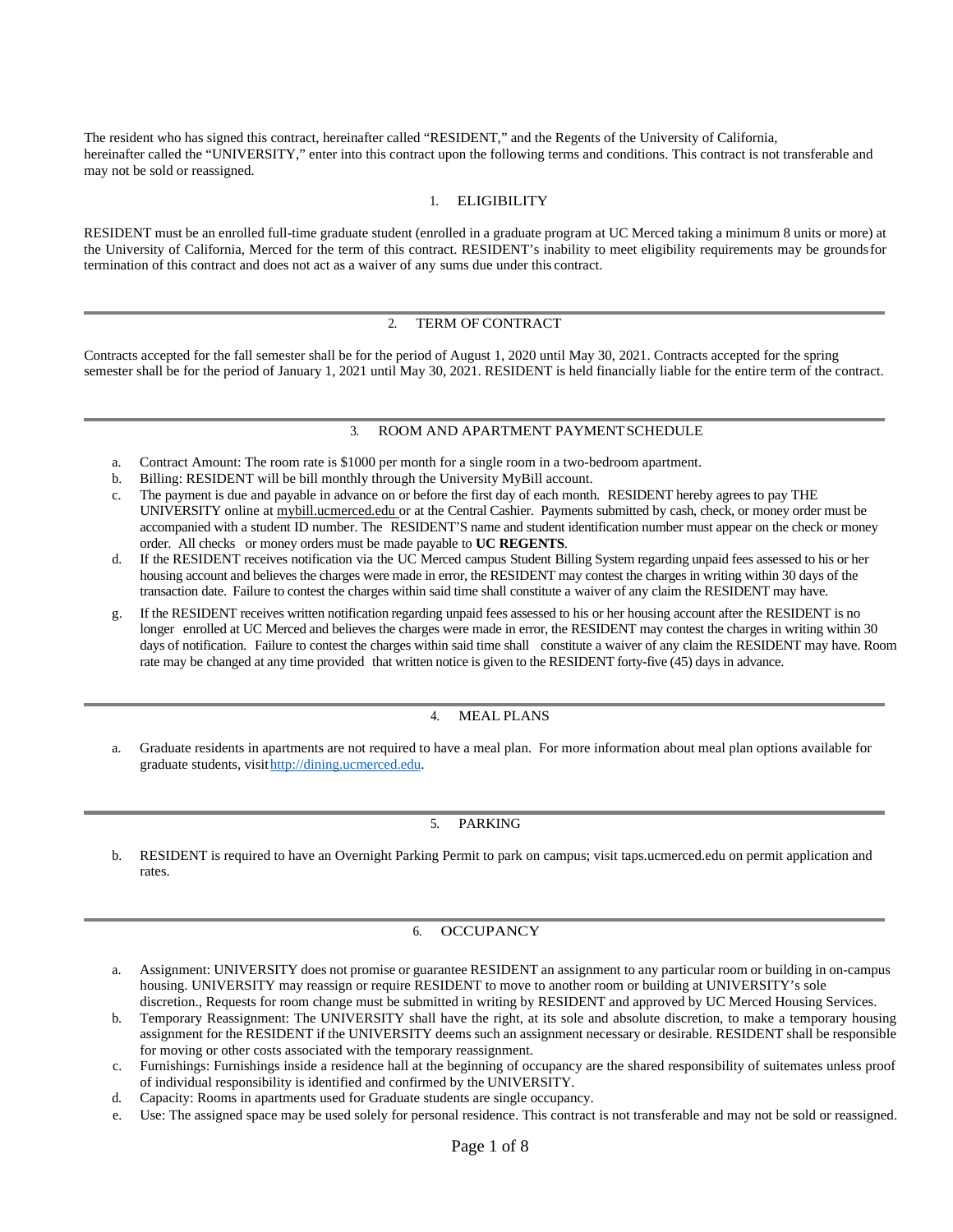No business or commercial enterprise of any kind, including e-business, may be conducted in or operated from anyhousing.

- f. Room/Apartment Condition: RESIDENT will respect his or her or their living environment and as such agrees to maintain their space in a clean, orderly and sanitary condition during tenancy and at the termination of this contract. To avoid damage charges, RESIDENT will complete and submit a Room Condition Report within 72 hours of moving in and prior to returning keys during an authorized checkout. If RESIDENT does not submit said form, RESIDENT waives his or her right to appeal damage charges.
- g. Bathrooms: RESIDENTs must use bathrooms as assigned. All RESIDENTs are responsible for their restrooms cleanliness and use the areas of the restrooms for their designated purpose.

#### 7. ENTRY OFTHE UNIT BY UNIVERSITY

RESIDENT agrees to permit the UNIVERSITY to enter the apartment or RESIDENT's room for inspection purposes, and for any reason allowed by law, including the following:

- i. in case of an emergency;
- ii. to make necessary or agreed upon inspections, repairs, alterations or improvements, or supply services required to maintain the building;
- iii. when RESIDENT has abandoned or surrendered the premises;
- iv. pursuant to Court Order;

Except in cases of emergency, the UNIVERSITY will give RESIDENT twenty-four (24) hours' notice of planned entry. RESIDENT agrees to waive the 24-hour notice requirement to allow UNIVERSITY personnel to enter RESIDENT's space in the apartment or residence hall during normal working hours when RESIDENT has requested the service.

# 8. UNIVERSITY LIABILITY

RESIDENT will use good, safe judgment while using UNIVERSITY housing. The UNIVERSITY assumes no liability for injuries, loss or damage, including death, due to RESIDENT's use of UNIVERSITY housing, including but not limited to kitchens, recreational equipment, elevators, bathroom showers etc. In extreme circumstances, including but not limited to "Acts of Nature," e.g. flood, earthquake, unusual weather conditions or infectious disease, that render the assigned space uninhabitable. The UNIVERSITY shall not be held responsible or liable for RESIDENT's accommodation. In situations such as this, the UNIVERSITY reserves the right to make special room assignments or other occupancy arrangements to accommodate those conditions, but the UNIVERSITY shall not be obligated to do so.

WAIVER OF CLAIMS: RESIDENT waives the right to any claim against UNIVERSITY related to or arising from the acquisition of or exposure to any infectious disease.

LIMITATION OF LIABILITY: Neither UNIVERSITY, nor any of its campuses or medical centers, nor any of its employees or agents shall be liable for any claims of loss, expense or damage to RESIDENT relating to the acquisition of or exposure to any infectious disease.

NO WARRANTY: University makes no warranty with respect to the safety of the premises with regard to any infectious disease.

# 9. CONSTRUCTION

Construction activities are expected to occur and will result in disturbances and disruptions, including but not limited to increased traffic, noise and dust in the areas surrounding the apartments, residence halls and campus in general. There will be both planned and unplanned utility shutdowns in the residence halls. By signing this contract, RESIDENT agrees and acknowledges that there will be disturbances and disruptions resulting from construction and has agreed to such.

The RESIDENT also acknowledges that increased noise, dust, potential reassignment or loss of parking spaces are not grounds for termination of this contract.

# 10. DISRUPTION IN SERVICE

Disruption of service, usually involving dining or custodial services are rare. In the event of any short-term or long-term changes in service, the UNIVERSITY will provide clear communication to RESIDENTS, maintain or modify appropriate levels of service and deploy mitigation measures as necessary. By signing this contract, the RESIDENT agrees that they have been advised of said potential disruptions and acknowledges that there may be changes in service resulting from such disruptions and has agreed to such. The UNIVERSITY reserves the right, at its discretion, to adjust services to meet the changing needs of business.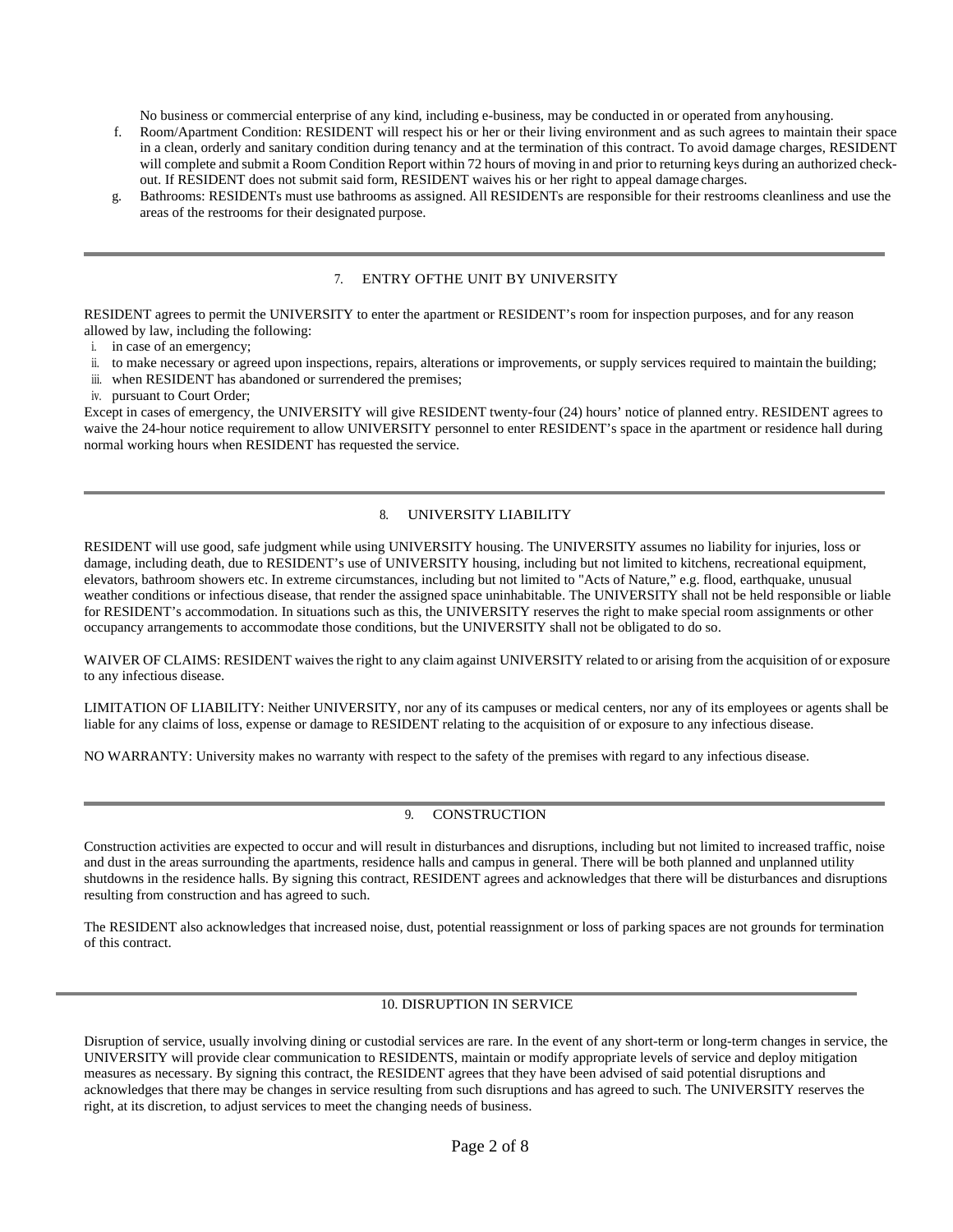# 11. PERSONAL PROPERTY/RENTER'S INSURANCE

The UNIVERSITY and its employees and agents assume no responsibility for the loss, theft, damage or destruction to RESIDENT's personal property kept in RESIDENT's assigned room and apartment, or any location on the premises from any cause whatsoever. The UNIVERSITY strongly recommends that RESIDENT maintain personal property insurance. For detailed information regarding renter's insurance specifically designed for UC Merced renters, please visit [https://gradguard.com/school-search.](https://gradguard.com/school-search)

# 12. CONDUCT OF RESIDENT

- a. RESIDENT will work cooperatively with UNIVERSITY to maintain a safe and secure environment where individuals accept responsibility for inappropriate behaviors.
- b. RESIDENT is expected to report all incidents of inappropriate behavior. If individual liability cannot be determined, damages become the shared responsibility of roommate/suitemate/floormates.
- c. RESIDENT will reimburse the UNIVERSITY upon receipt of notice for loss or damage to the UNIVERSITY facility or its fixtures, furnishings or equipment beyond ordinary wear and tear (including leaving said rooms or furnishings in an unsanitary or hazardous condition) resulting from the neglect or willful act of theRESIDENT.
- d. RESIDENT will be responsible for his or her guest's behavior and any damage or loss to the UNIVERSITY from the actions done by their guests.
- e. RESIDENT will ensure that guests are informed of and abide by all rules of the UC Merced Housing and Residence Education Handbook, UC Merced Conduct Standards and the terms outlined in this contract.
- f. RESIDENT agrees that the UNIVERSITY may take appropriate action, including termination of this contract and/or exclusion from entering into a future housing contract, for conduct which is found by the UNIVERSITY to be in violation of any such rules or conduct which is otherwise detrimental to the welfare of the RESIDENTs, employees or the physical properties of the UNIVERSITY.
- g. RESIDENT and RESIDENT's guest(s) shall not violate any criminal or civil law, ordinance or statute in the use of and occupancy of the premises, annoy, molest or interfere with any other person, roommate or neighbor. Any such action may result in the immediate termination of this contract as provided herein and by law. RESIDENT shall refrain from creating, or allowing to be created, any noise that is disturbing to other RESIDENTs or roommates. RESIDENT is also responsible for compliance with any local noise ordinances.

h. RESIDENT shall not violate the policy Universal Requirements for Mitigation of Transmission of COVID-19 found here: [http://policies.ucmerced.edu/sites/policies.ucmerced.edu/files/documents/policies/interim\\_policy\\_on\\_physical\\_mitigation\\_and\\_reduction.pdf.](http://policies.ucmerced.edu/sites/policies.ucmerced.edu/files/documents/policies/interim_policy_on_physical_mitigation_and_reduction.pdf)

# 13. CONTRACT VALIDATION

- a. This contract becomes valid and enforceable only upon written (electronic) acceptance by the UNIVERSITY.
- b. Any waiver or modification of the conditions of this contract is invalid unless in writing and signed by the RESIDENT and the Associate Vice Chancellor of Auxiliaries Services and Fiscal Innovation or the Chief Financial Officer of the UNIVERSITY.
- c. A RESIDENT under 18 years of age must have a parent or legal guardian co-sign this contract and guarantee full and prompt payment of all sums payable by RESIDENT under this contract by signing where indicated in Part II of thiscontract.

# 14. CONTRACT TERMINATION

# Termination by UNIVERSITY:

- a. The UNIVERSITY may terminate this contract upon 15 days' written notice.
- b. The UNIVERSITY may terminate this contract without fault of the RESIDENT and without notice, when the UNIVERSITY reasonably determines that termination is necessary for safe operation of its housing program, including but not limited to the need to take preventative or mitigatory action regarding the spread of infectious disease.
- c. The UNIVERSITY, at its own discretion, may serve a three-day notice to pay for room and apartment fee, comply with the terms of this contract or quit, whichever is applicable, for any of the following:
- i. Any breach of this contract, including but not limited to failure to pay room and apartment fee when due; or
- ii. A change in RESIDENT's admissions status or a failure of RESIDENT to remain a full-time, regularly enrolled student at the UNIVERSITY; or
- iii. Any failure by RESIDENT to abide by the regulations and/or policies outlined in the UC Merced Housing and Residence Education Handbook and UC Merced Conduct Standards, which is incorporated herein by reference, Section 16 below and/or RESIDENT's engaging in conduct detrimental to himself or herself or the welfare of others; or
- Any violation of state or federal law; or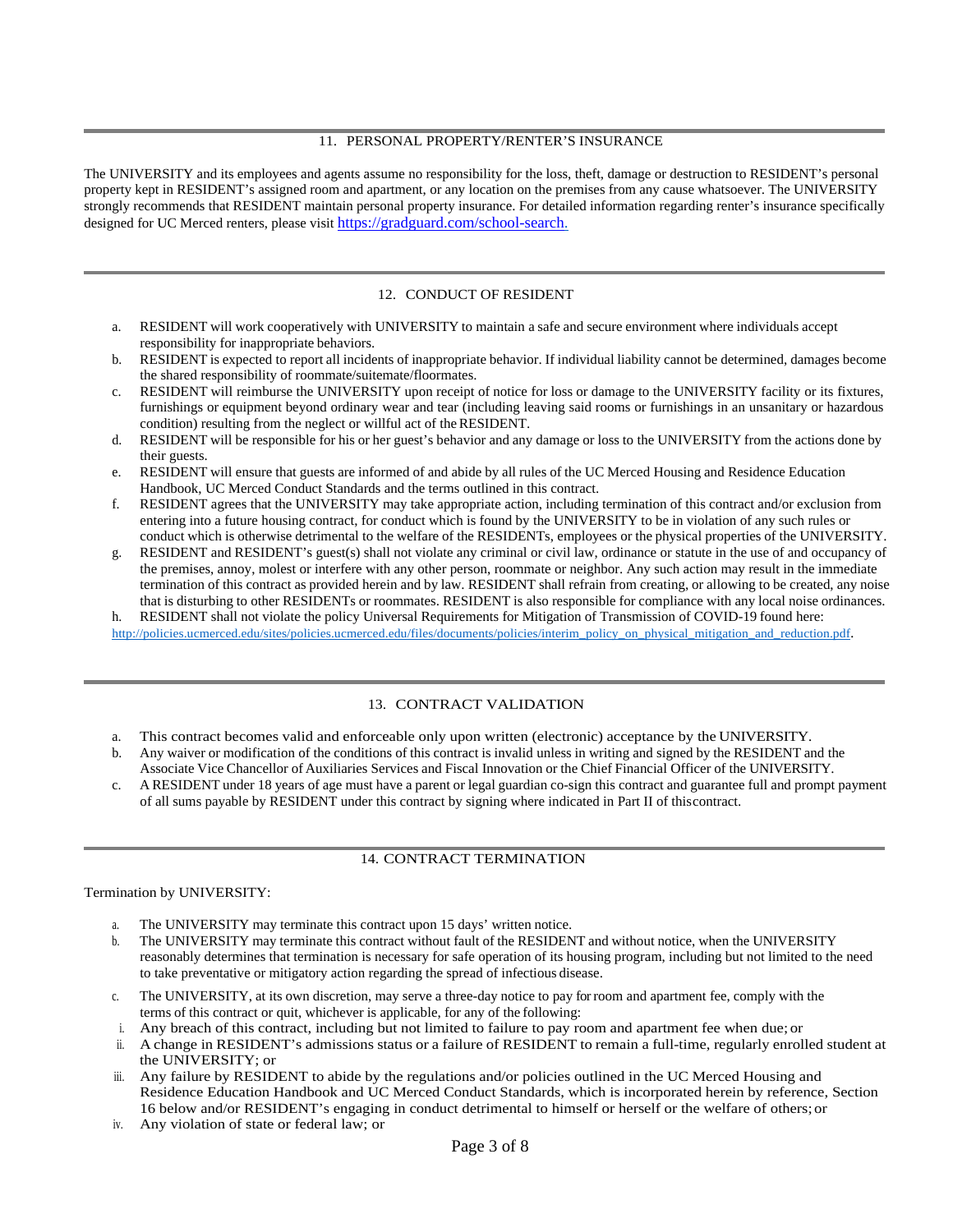- v. Any other reason allowed by law; or
- vi. UNIVERSITY's inability to provide RESIDENT a room due to a lack of space availability (full refund granted at the daily room rate during the period when the RESIDENT's room and apartment is not made available by the UNIVERSITY).
- vii. The RESIDENT is found by the UNIVERSITY to not be abiding by t[he rules set forward in the policy Universal](http://policies.ucmerced.edu/sites/policies.ucmerced.edu/files/documents/policies/interim_policy_on_physical_mitigation_and_reduction.pdf)  Requirements for Mitigation of transmission of COVID-19 found her[e:](http://policies.ucmerced.edu/sites/policies.ucmerced.edu/files/documents/policies/interim_policy_on_physical_mitigation_and_reduction.pdf) [http://policies.ucmerced.edu/sites/policies.ucmerced.edu/files/documents/policies/interim\\_policy\\_on\\_physical\\_mitigation\\_and\\_reduction.pdf.](http://policies.ucmerced.edu/sites/policies.ucmerced.edu/files/documents/policies/interim_policy_on_physical_mitigation_and_reduction.pdf)

#### Termination by RESIDENT:

RESIDENTs may request to terminate their contract. Requests for contract termination should be submitted online via the Housing Portal. In addition, by giving written notice to UC Merced Housing Services at any time prior to the beginning date of RESIDENT's contract, the RESIDENT may terminate this contract based on the termination terms set forth in this contract. Contract termination will be effective upon confirmation of receipt of the request. It is the RESIDENT's responsibility to ensure that the contract termination has been received and approved. Refer to the following for specific information:

i. RESIDENT and/or applicants who HAVE NOT yet taken possession of their room need to submit a written request to UC Merced Housing Services to cancel their application before the termination deadline:

June 1st for Fall semester April 1st for Summer semester December 1<sup>st</sup> for Spring semester

- ii. Those who cancel after the deadline will be subject to a termination fee and will only be approved for criteria listed in part three.
- iii. RESIDENT and/or applicants who HAVE moved into their room need to submit a written request to UC Merced Housing Services through the Housing Portal to cancel their contract and will be subject to a \$300 termination charge. Requests for termination will only be approved based on the criteria listed in this section. RESIDENTs will still be responsible for room and apartmentfee until the termination request is approved. Once a termination is approved, RESIDENT must completely vacate their assigned room and turn in keys to the appropriate office to complete the move-out process.

A contract may only be terminated under the following circumstances:

- □ RESIDENT and/or applicant graduates
- □ RESIDENT and/or applicant transfers to another campus
- □ RESIDENT and/or applicant is dismissed from the UNIVERSITY
- □ RESIDENT and/or applicant is a participant in the Educational Leave Program (ELP) or withdraws from theUNIVERSITY
- □ RESIDENT and/or applicant is denied admission to UC Merced or RESIDENT and/or applicant is admitted to UC Merced but fails to register, cancels registration or admission is rescinded
- □ RESIDENT and/or applicant participates in an approved Education Abroad Program (UCEAP) sponsored by UC Merced
- □ RESIDENT and/or applicant presents proof of marriage that occurred during the term of thecontract

The decision by UC Merced Housing Services is considered final. A limited appeal to the Associate Vice Chancellor for Auxiliary Services and Fiscal Innovation and/or their designee may be made only if the RESIDENT has additional information that was not available at the time of the original request.

Contract termination fees are waived for academic year 2020-2021.

#### 15. BED BUG NOTICE AND INFORMATION ABOUT BED BUGS

- a. A RESIDENT shall not bring onto a property any personal furnishings or belongings that the RESIDENT knows or should reasonably know are infested with bed bugs, including the personal property of the RESIDENT's guests.
- b. The RESIDENT is responsible to promptly report findings or suspicion of bed bug infestation to the UC Merced Residence Education Office at the Terrace Center,or call (209) 228-4663.
- c. Bed Bug Appearance: Bed bugs have six legs. Adult bed bugs have flat bodies about 1/4 of an inch in length, and their color can vary from red and brown to copper colored. Young bed bugs are only about 1/16 of an inch in length, and they have almost no color. When a bed bug

feeds, its body swells, may lengthen, and becomes bright red, sometimes making it appear to be a different insect. Bed bugs do not fly. They can either crawl or be carried from place to place on objects, people or animals. Bed bugs can be hard to find and identify because they are tiny and try to stay hidden.

- d. Life Cycle and Reproduction: An average bed bug lives for about 10 months. Female bed bugs lay one to five eggs per day and bed bugs grow to full adulthood in about 21 days. Bed bugs can survive for months without feeding.
- e. Bed Bug Bites: Because bed bugs usually feed at night, most people are bitten in their sleep and do not realize they were bitten. A person's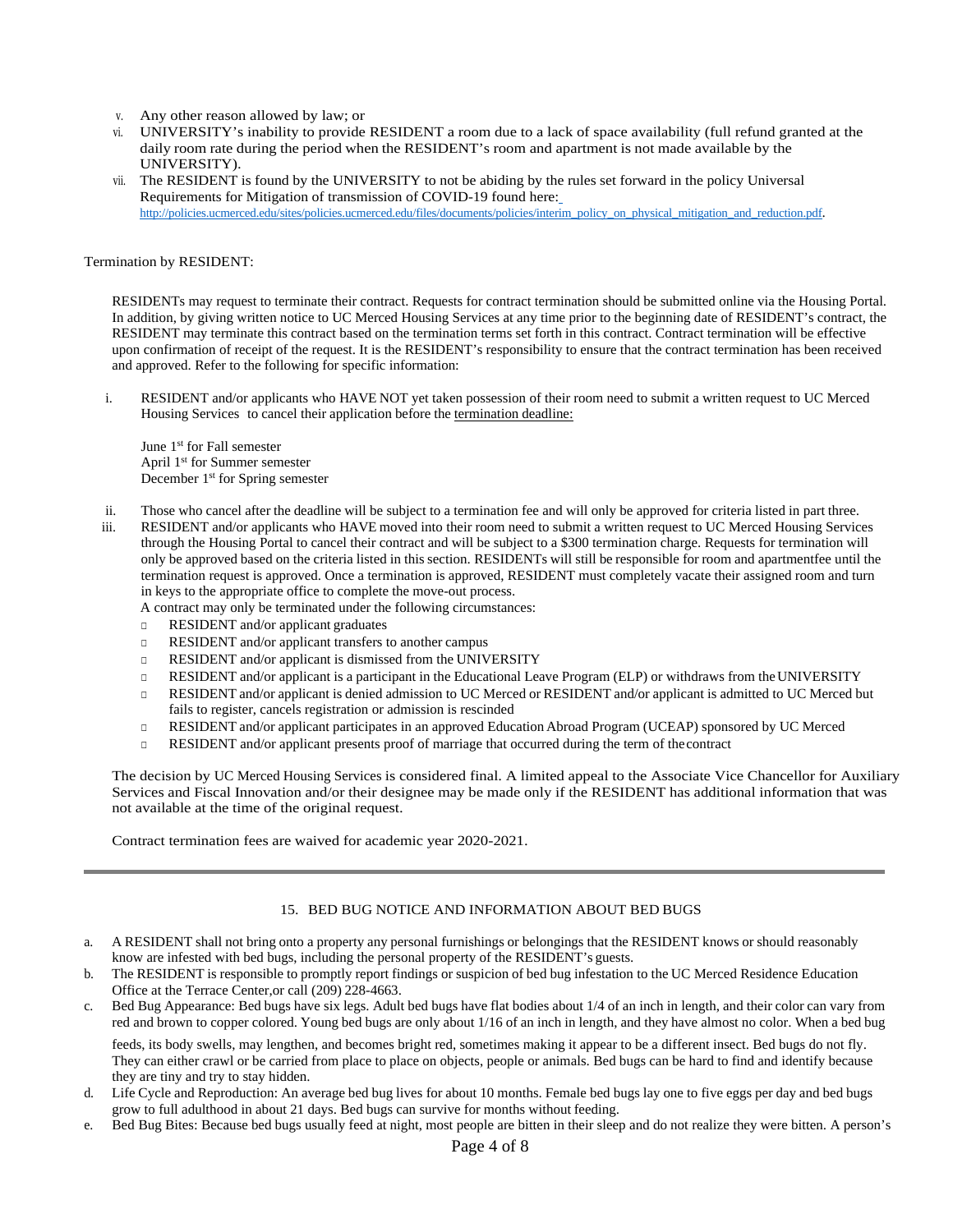reaction to insect bites is an immune response and so varies from person to person. Sometimes the red welts caused by the bites will not be noticed until many days after a person was bitten, if at all.

- f. Common signs and symptoms of a possible bed bug infestation:
	- Small red to reddish brown fecal spots on mattresses, box springs, bed frames, linens, upholstery or walls.
	- Molted bed bug skins, white, sticky eggs or empty eggshells.
	- Very heavily infested areas may have a characteristically sweet odor.
	- Red, itchy bite marks, especially on the legs, arms, and other body parts exposed while sleeping.
	- However, some people do not show bed bug lesions on their bodies even though bed bugs may have fed onthem.
- g. For more information, see the web sites of the United States Environmental Protection Agency and the National Pest Management Association at [http://www2.epa.gov/bedbugs and](http://www2.epa.gov/bedbugsand) [http://www.pestworld.org/all-things-bed-bugs/.](http://www.pestworld.org/all-things-bed-bugs/)
- h. RESIDENTs are required under the law to cooperate with inspections and to provide requested information that is necessary to facilitate the detection and treatment of bed bugs by the pest control operator.
- i. RESIDENT shall fulfill the responsibilities for room and apartment preparation before any scheduled treatment, including management of personal belongings and furnishings as described in the pest control operator's treatment checklist.
- j. RESIDENTs must vacate the room and/or apartment as required by the pest control operator for treatment purposes and shall not re-enter the unit until directed to do so.

# 16. MISSING PERSON NOTIFICATION POLICY

Students residing in on-campus housing have the option to identify individuals to be contacted by the UNIVERSITY in the event the student is reported missing. The confidential contact information will be accessible only to authorized campus officials and may not be disclosed except to law enforcement personnel in furtherance of a missing person investigation. If you would like to designate a confidential contact, visit the Office of Residence Education, 100 Terrace Center, or call 209-228-4663. Please note that if a student is under 18 years of age and not emancipated, a custodial parent or guardian will be contacted in the event the student is reported missing in addition to any confidential contact designated by the student.

# 17. COMPLIANCE WITH UNIVERSITY RULES

UNIVERSITY rules and regulations are established to provide a safe harmonious community for you and others to live. By entering into this contract, RESIDENT agrees to abide by the terms of this contract and the policies outlined in the UC Merced Housing and Residence Education Handbook. The UNIVERSITY may take appropriate action, including termination of this contract, for conduct which is found by the UNIVERSITY to be in violation of any such rules or which is otherwise detrimental to the welfare of RESIDENTs, employees or the physical properties of the UNIVERSITY or which violates any federal or state law. RESIDENT's breach of this contract may result in exclusion from specified housing/dining areas, referral to the Office of Student Rights and Responsibilities, and/or the imposition of UNIVERSITY sanctions, including fines and administrative restrictions. It may also impact future eligibility to live on campus.

# COVID-19 WARNING:

The UNIVERSITY's residence halls are congregate living facilities which may present a risk of exposure to COVID-19, a disease caused by a virus that can cause serious illness and death. To reduce your risk of infection, practice frequent hand washing, social distancing, face covering, and other measures recommended by public health officials. For more information, visi[t http://www.cdc.gov](http://www.cdc.gov/) an[d http://www.cdph.ca.gov.](http://www.cdph.ca.gov/)

RESIDENTS are required to know and comply with local and state health orders, and agree to abide by the UNIVERSITY policy for face coverings and other physical mitigation measures that reduce the transmission of COVID-19 while living on campus and present in the other UNIVERSITY facilities stated below and in the Handbook (BP 20 – Interim Policies on COVID-19):

[http://policies.ucmerced.edu/sites/policies.ucmerced.edu/files/documents/policies/interim\\_policy\\_on\\_physical\\_mitigation\\_and\\_reduction.pdf](http://policies.ucmerced.edu/sites/policies.ucmerced.edu/files/documents/policies/interim_policy_on_physical_mitigation_and_reduction.pdf)

# 18. MOLD NOTIFICATION

Mold occurs naturally in the environment and there currently exist no federal or state standards for permissible levels of molds. The RESIDENT

is required to take steps to control growth of mold and mildew by keeping the premises clean and well-ventilated, particularly when showering, bathing or washing dishes or clothes. The RESIDENT is required to notify the UNIVERSITY promptly by contacting UC Merced Housing Services Office at (209) 228-2293 about the existence of moisture, water leakage or overflow in or about the premises. RESIDENT agrees to comply with the list of responsibilities as outlined in the UC Merced Housing and Residence Education Handbook.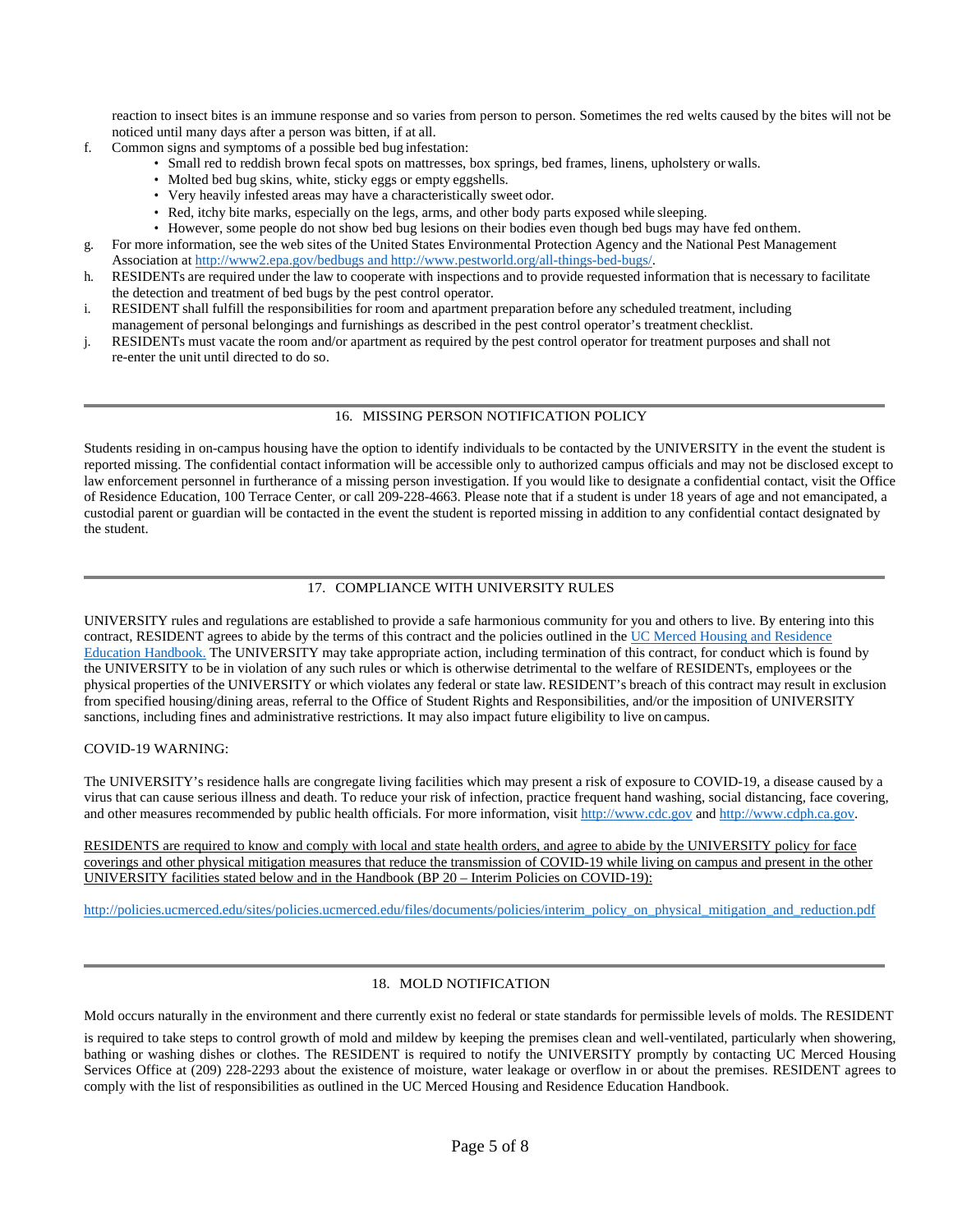# 19. LEAD-BASED PAINT HAZARD NOTIFICATION

Housing built before 1978 may contain lead-based paint. Lead from paint, paint chips and dust can pose health hazards if not managed properly. Lead exposure is especially harmful to young children and pregnant women. Before renting pre-1978 housing, lessors must disclose the presence of known lead-based paint and/or lead-based paint hazards in the dwelling. Although the UNIVERSITY knows of no such hazards, federal law requires that lessees receive a pamphlet regarding lead poisoning prevention in pre-1978 housing, and a pamphlet regarding the ongoing renovation activities which may potentially disturb lead or lead hazards. RESIDENT acknowledges the receipt of these two pamphlets, entitled "Protect Your Family from Lead in Your Home" located a[t http://www2.epa.gov/lead/protect-your-family, a](http://www2.epa.gov/lead/protect-your-family)nd "Renovate Right: Important Lead Hazard Information for Families, Child Care Providers and Schools" located at [http://www2.epa.gov/lead/renovation-repair](http://www2.epa.gov/lead/renovation-repair-)and-painting-program, which are incorporated herein by reference. NOTE: The existence of lead on the rental property is not, by itself, cause for termination of the tenancy.

### 20. ASBESTOS NOTIFICATION

Housing built before 1981 may contain asbestos. Any asbestos-containing material (ACM) has been encapsulated or removed, as specified by law. The ceilings are inspected by UC Merced facilities staff during annual housing inspections. However, disturbance or damage to certain apartment and residence hall ceilings may increase the potential exposure to these substances. RESIDENT or RESIDENT's guest shall not take or permit any action which in any way damages or disturbs the premises or any part thereof, including but not limited to piercing the ceiling by drilling or any other method, hanging objects, attaching or replacing fixtures, or doing any repairs to any portion of the ceiling, or undertaking activity which results in building vibration that may cause damage to the ceiling. RESIDENT shall notify the UNIVERSITY immediately in writing upon occurrence of any such damage or any other deterioration of the ceiling in the premises, including but not limited to flaking, loose, cracking, hanging or dislodged material, water leaks or stains in the ceiling.

# 21. PETS

UC Merced Housing Services is committed to supporting the UNIVERSITY's educational purpose and mission and works in partnership with the Student Accessibility Services providing students access to all levels of the residential experience. While pets are not allowed in UC Merced residential facilities, animals classified as service animals (per the Americans with Disabilities Act as Amended) or emotional support animals (per the Fair Housing Act and Section 504 of the Rehabilitation Act of 1973) are permitted. Fish in tanks under 10 gallons are allowed.

# 22. FIRE DETECTION & SAFETY EQUIPMENT

The residence halls are supplied with smoke detection devices. The detector(s) in this apartment and residence hall is in proper working order. Upon occupancy it shall be the RESIDENT's responsibility to regularly test the detector(s) to ensure that the device(s) is in operable condition. RESIDENT agrees to inform the UNIVERSITY immediately in writing of any defect, malfunction or failure of such detector. It is a criminal offense to disconnect or otherwise impair the function of this device. Tampering with fire detection or safety equipment will be subject to disciplinary action and termination of this contract. If building alarm is activated due to the RESIDENT's negligence or intentional act the RESIDENT will be charged a \$200 fee.

# 23. CONSEQUENCES OF BREACH OF CONTRACT

A breach of this contract by RESIDENT, including but not limited to delinquency in payment, may result in any or all the following actions: administrative action against RESIDENT's status in the UNIVERSITY, initiation of termination of tenancy proceedings and eviction.

# 24. SEVERABILITY

If any provision of this contract or the application thereof shall, for any reason and to any extent, be invalid or unenforceable, the remainder of this contract shall be enforced to the maximum extent permitted by law.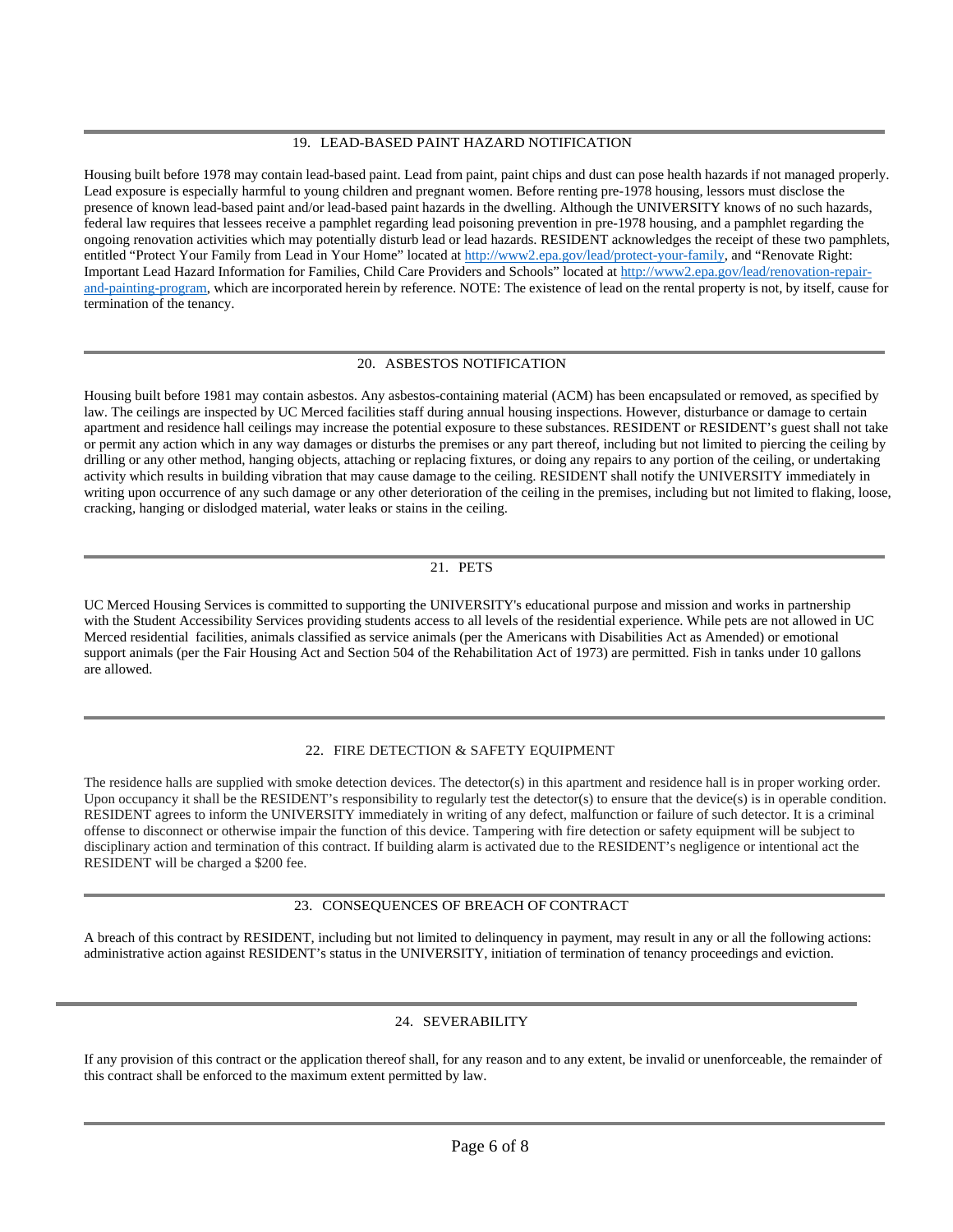### 25. CIVIL CODE 290.46 REGISTERED SEX OFFENDERS INFORMATION NOTICE

Notice: Pursuant to Section 290.46 of the Penal Code, information about specified registered sex offenders is made available to the public via an Internet Web site maintained by the Department of Justice at [http://www.meganslaw.ca.gov. D](http://www.meganslaw.ca.gov/)epending on an offender's criminal history, this information will include either the address at which the offender resides or the community of residence and ZIP Code in which he or she or they reside.

### **ACKNOWLEDGMENT AND ACCEPTANCE OF CONTRACT AND CONDITIONS**

RESIDENT certifies that statements made in connection with this contract are true and correct and that the RESIDENT has read, understands, and agrees to comply with the terms and conditions of this contract. Any false statements made by RESIDENT in this contract or in connection with it will result in immediate termination of this contract.

Print Resident's Full Legal Name